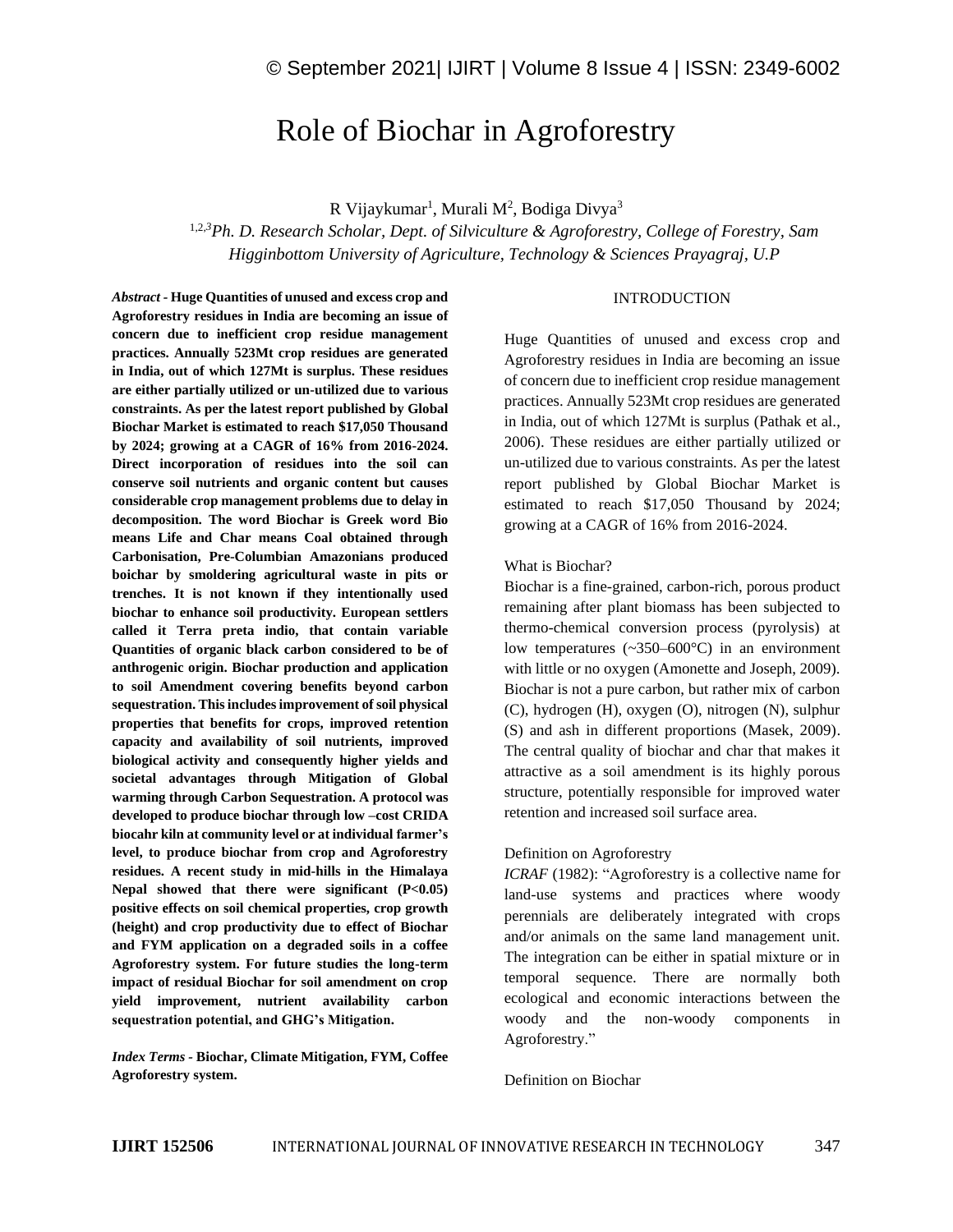"Biochar is a charcoal-like substance that's made by burning organic material from agricultural and forestry wastes (also called biomass) in a controlled process called pyrolysis ".

The carbon-rich residual solid by-product of thermochemical degradation of crop and agroforestry residues in an oxygen depleted environment (pyrolysis) is termed 'biochar' (Lehmann et al., 2011). Although it looks a lot like common charcoal, biochar is produced using a specific process to reduce contamination and safely store carbon. The term biochar was invented in 2005, by one of the most outspoken advocates of its large-scale use, the late Peter Read, who defined it as 'finely divided pyrolysed biomass prepared for soil improvement'. Biochar obtained by slow pyrolysis from biomass waste with the primary goal of soil improvement (Lehmann et al., 2006), is highly porous, fine-grained, carbon dominant product rich in paramagnetic centers having both organic and inorganic nature, with large surface area possessing oxygen functional groups and aromatic surfaces (Amonette and Joseph, 2009; Atkinson et al., 2010).

#### CHARACTERISTICS OF BIOCHAR

#### 1. Physical Characteristics:

From a physical point of view, biochar has a low bulk density due to its porous structure leading to a high specific surface area ranging from  $50 - 900$  m<sup>2</sup> g-1 (Schimmelpfennig and Glaser, 2012), and a highwater holding capacity (Glaser et al., 2002).

The Pyrolysis temperature is the main regulating factor which governs Characterization of Biochar. It also depends on the type of feedstock used.

| Table 1. Physical Characteristics of Biochar |  |  |
|----------------------------------------------|--|--|
|----------------------------------------------|--|--|

| Low Temperature $(400^{\circ}\text{C}$ High Temperature (600- |                                 |  |
|---------------------------------------------------------------|---------------------------------|--|
| & below)                                                      | $90^0 C$                        |  |
| Surface area $120$ sq.m/gm                                    | Surface area $460$ sq.m/gm      |  |
| Suitable for controlling                                      | Material analogous<br>$\sim$ to |  |
| release of Nutrients                                          | activated carbon.               |  |
| Lower ash content.                                            | Higher ash content              |  |

#### 1. Chemical Characteristics:

From a chemical point of view, the most striking feature of biochar is its polycondensed aromatic structure (Glaser et al., 1998) caused by dehydration during thermo chemical conversion (Schimmelpfennig and Glaser, 2012) leading to its black color. This structure is also responsible for its relative recalcitrance compared to other organic matter in the environment. In addition, basic ash compartments lead to a high pH value. Several reports state that pH (Yu et al., 2014; Narzari et al., 2015) and EC (Singh et al., 2010; Naeem et al., 2014) of biochars increased with increasing pyrolysis temperatures. High pH values of biochar may be due to hydrolysis of carbonates and bicarbonates of base cations such as Ca, Mg, Na and K present in the source materials (Gaskin et al., 2008) and greater separation of basic cations and organic anions from organic materials with increase in pyrolysis temperature (Yuan et al., 2011). He reported that the EC of the crop straw derived biochars increased with increasing pyrolysis temperature. Table 2. Chemical Characteristics of Biochar

| Low Temperature $(400^{\circ}C)$<br>& below) | High Temperature (600-<br>$90^0 C$ |
|----------------------------------------------|------------------------------------|
| Lower carbon content                         | Higher carbon content              |
| Higher amount of N,S,K&                      | Lower amount of $N, S, K\&$        |
| P compounds                                  | P compounds                        |
| Lower pH,EC<br>&                             | Higher pH,EC<br>&                  |
| extractable $NO3$ -                          | extractable $\overline{NO_3}$ -    |
| Higher<br>extractable                        | Lower<br>extractable               |
| $P, NH4+$ , and phenols                      | P,NH4+, and phenols                |

Several reports state that pH (Yu et al., 2014; Narzari et al., 2015) and EC (Singh et al., 2010; Naeem et al., 2014) of biochars increased with increasing pyrolysis temperatures. High pH values of biochar may be due to hydrolysis of carbonates and bicarbonates of base cations such as Ca, Mg, Na and K present in the source materials (Gaskin et al., 2008) and greater separation of basic cations and organic anions from organic materials with increase in pyrolysis temperature (Yuan et al., 2011). He reported that the EC of the crop straw derived biochars increased with increasing pyrolysis temperature. The carbon-rich residual solid byproduct of thermo-chemical degradation of crop and Agroforestry residues in an oxygen depleted environment (pyrolysis) is termed 'biochar' (Lehmann et al., 2011).

## Effects of Biochar incorporation into the soil Soil health:

Numerous studies have reported on the beneficial impacts of biochar addition on soil health improvement and GHG emissions reduction which are of critical importance in tropical environments in combating climate change induced drought and to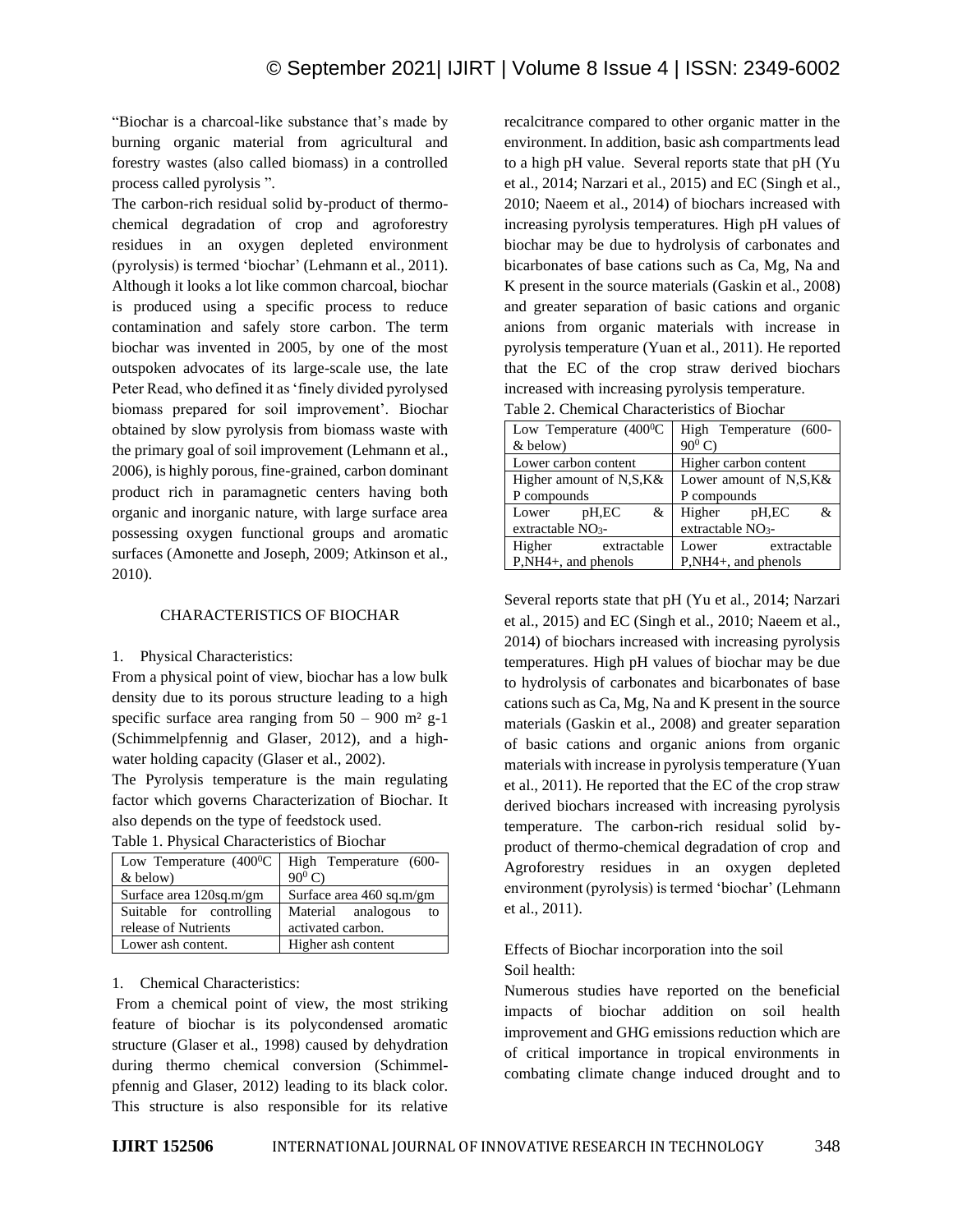improve soil health. Biochar additions have positive effects on the soil health directly and indirectly.

The incorporation of biochar into soil alters soil physical properties like bulk density, penetration resistance, structure, macro-aggregation, soil stability, pore size distribution and density with logical implications in soil aeration, water availability of soil, water infiltration, water holding capacity, plant growth and soil workability; positive gains in soil chemical properties include: retention of nutrients, enhances cation exchange capacity and nutrient use efficiency, decreases soil acidity, decreases uptake of soil toxins and increases the number of beneficial soil microbes. A brief review about these interactions is presented in Table 3.

Table 3.Transforming a low-value crop residue into a potentially high-value carbon source and its soil application has several important benefits (Venkatesh et al., 2015)

| Physical properties                                                                                                                                                                                                                                                                                                                          | Chemical properties                                                                                                                                                                                                                                                                                                                                                                                                      | Biological properties                                                                                                                                                                                                                                                                                                                                              |  |
|----------------------------------------------------------------------------------------------------------------------------------------------------------------------------------------------------------------------------------------------------------------------------------------------------------------------------------------------|--------------------------------------------------------------------------------------------------------------------------------------------------------------------------------------------------------------------------------------------------------------------------------------------------------------------------------------------------------------------------------------------------------------------------|--------------------------------------------------------------------------------------------------------------------------------------------------------------------------------------------------------------------------------------------------------------------------------------------------------------------------------------------------------------------|--|
| • Decreases bulk density, improves<br>soil workability, reduces labour and<br>tractor tillage and minimizing fuel<br>emissions<br>• High negative charge of biochar<br>soil aggregation and<br>promotes<br>structure<br>• Positive effect on crop productivity<br>by retaining plant available soil<br>moisture due to its high surface area | · Liming effect provides net carbon benefit<br>compared to standard liming<br>• Enhance the fertilizer use efficiency, reduce<br>the need for more expensive fertilizers and<br>improves the bioavailability of phosphorus and<br>sulphur to crops<br>• Reduce leaching of nutrients and prevents<br>groundwater contamination<br>· Carbon negative process, stable carbon,<br>longer residence period and reduces Green | • Enchance the abundances activity<br>and diversity of beneficial soil<br>bacteria, actinomycete<br>and<br>arbuscular mycorrhiza fungi<br>High<br>surface area, porous<br>$\bullet$<br>and nutrient retentive<br>structure<br>of biochar<br>provides<br>capacity<br>favorable<br>microhabitats<br>by<br>protecting them from drought,<br>competition and predation |  |
| and porosity                                                                                                                                                                                                                                                                                                                                 | House Gas emissions from soil.                                                                                                                                                                                                                                                                                                                                                                                           |                                                                                                                                                                                                                                                                                                                                                                    |  |

Soil quality and fertility improvement: Biochar is a high carbon containing material (more than 50%) produced by heating of biomass in absence of oxygen. Biochar application to soil leads to several interactions mainly with soil matrix, soil microbes, and plant roots (Lehmann and Joseph, 2009). The types and rates of interactions depend on different factors like composition of biomass as well as biochar, methods of biochar preparation, physical aspect of biochar and soil environmental condition mainly soil temperature and moisture. Biochar can act as a soil conditioner by improving the physical and biological properties of soils such as water holding capacity and soil nutrients retention, and also enhancing plant growth (Sohi et al., 2010).

Several authors have reported that biochar has the potential to: (i) increase soil pH, (ii) decrease aluminum toxicity, (iii) decrease soil tensile strength, (iv) improve soil conditions for earthworm populations, and (v) improve fertilizer use efficiency (Table 4.).

Table 4. Effect of biochar on different soil properties

| <b>FACTOR</b>     | <b>IMPACT</b> | <b>SOURCE</b>   |
|-------------------|---------------|-----------------|
| Cation exchange   | 50% increases | (Glaser et al., |
| capacity          |               | 2002)           |
| Fertilizer<br>use | 10-30%        | (Gaunt<br>and   |
| Efficiency        | increases     | Cowie, 2009)    |
| Liming agent      | point<br>pΗ   | (Lehman)<br>and |
|                   | increase      | Rondon, 2006)   |

| Soil<br>moisture        | $\%$<br>Up to $18$ | (Tryon, 1948)   |
|-------------------------|--------------------|-----------------|
| retention               | increase           |                 |
| Crop                    | 20-120%            | (Lehman and     |
| productivity            | increase           | Rondon, 2006)   |
| Methane                 | 100% increases     | (Rondon et al.  |
| emission                |                    | 2006)           |
| oxide<br><b>Nitrous</b> | 50% increases      | (Yanai<br>et.al |
| emission                |                    | 2007)           |
| <b>Bulk</b> density     | Soil dependent     | (Laird, 2008)   |
| Mycorrhizal             | 40% increases      | (Wamock et.al   |
| fungi                   |                    | 2007)           |
| <b>Biological</b>       | 50-72%             | (Lehman<br>and  |
| nitrogen fixation       | increases          | Rondon, 2006)   |

Need for recycling of crop and Agroforestry residue into biochar for use in Indian agriculture (adapted from Venkatesh *et al.,* 2015)

- To improve soil health through efficient use of crop residue as a source of soil amendment/nutrients.
- To improve soil physical properties viz., bulk density, porosity, water holding capacity, drainage etc, through incorporation of biochar.
- Substantial amounts of carbon can be sequestered in soils in a very stable form .
- Addition of biochar to soil enhances nutrient use efficiency and microbial activity.
- To enhance soil and water conservation by using the biochar in rainfed areas.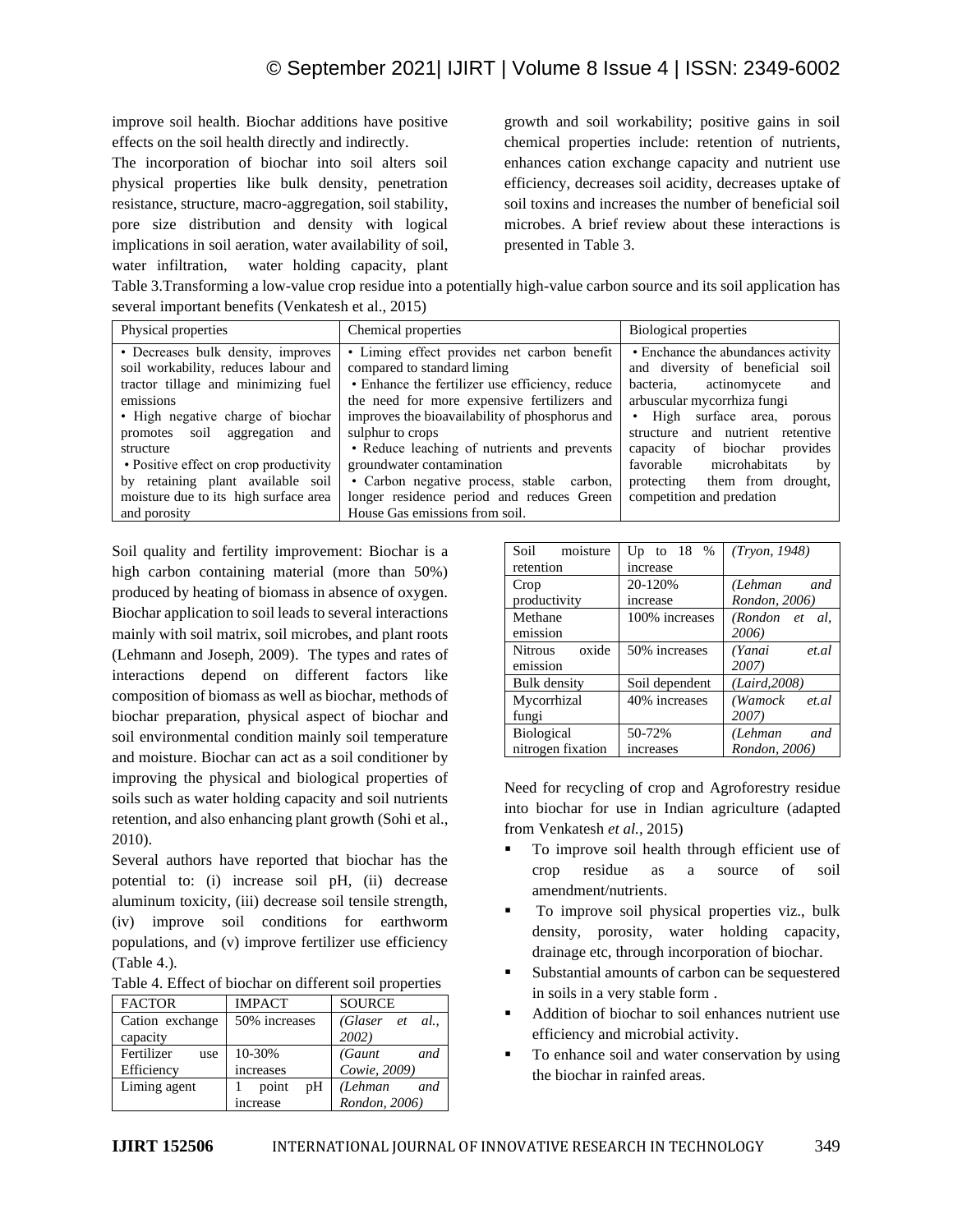- Minimize reliance on external amendments for ensuring sustainable crop production. Mitigation of greenhouse gas emissions by avoiding direct crop residue burning by farmers.
- To enable destruction of all crop residue borne pathogens.
- Conversion of residues into biochar helps to reduce the bulkiness both in terms of weight and volume and make the product easier to handle compared with that of fresh and uncarbonized crop and agroforestry residue (Jeffery et al., 2011; Masto et al., 2013).

Constraints in recycling of crop and Agroforestry residue (adapted from Venkatesh et al., 2015).

- Unavailability of farm labour, higher wage rates for collection and processing of crop residue.
- Lack of appropriate farm machines for on-farm recycling of crop and Agroforestry residue
- Inadequate policy support  $/$  incentives for crop and Agroforestry residue recycling

# BIOCHAR PRODUCTION TECHNOLOGY

Biochar production from a variety of high-molecular lignocelluloses residue resource is a carbon-neutral process (Thomsen et al., 2011). A variety of thermal conversion processes can be used to prepare biochar (Deal et al., 2012). Pyrolysis systems employed to process unused and excess crop and Agroforestry residues for biochar production can be categorized into four types: (1) slow pyrolysis, (2) fast pyrolysis, (3) flash pyrolysis, and (4) gasification.

Slow pyrolysis performed under lower temperature  $( $400-500^{\circ}$ C)$  and with long contact times often results in a high yield of biochar (35%) (Meyer et al., 2011). Faster pyrolysis or gasification operates at higher temperatures (<800°C) and gives a high yield of combustible gases in relation to the solid biochar (12%) (Laird et al., 2009). The most commonly employed method is slow pyrolysis.

This process involves direct thermochemical decomposition (exothermic reaction) to transform low-density residue matrix into a biochar at a temperature range of 450-500˚C under low-oxic or anoxic conditions in a closed reactor (Jeffery et al., 2011; Gul et al., 2015).

To make biochar technology popular among the farmers, it is imperative to develop low-cost biochar kiln at community level or at individual farmer's level. Hence, a low-cost portable biochar kiln was developed at ICAR- CRIDA (Central Research Institute for Dry land Agriculture), Hyderabad to produce biochar from crop and Agroforestry residues.

## 1.CRIDA BIOCHAR KILN:

In designing the kiln, both the requirements of controlling the loading rate and rate of thermochemical conversion periods to stop the process when all of the crop and agroforestry residues have been converted to biochar have been addressed. A brief description of the kiln (Venkatesh et al., 2015) is given below

- Kiln design functions with bottom-lit direct natural up-draft principle .
- The cylindrical metal drum kiln of about 212 L capacity is based on a single barrel design of vertical structure with perforated base. The gross volume of the kiln is about 0.21 m3
- The cabinet is circular in cross section and consists of an intact bottom and top section.
- The kiln is about 28 cm in radius and 86 cm height with one square shaped hole of 16 x 16 cm cut at the kiln top, for loading residues, which can be closed at the end of conversion by a metal lid (about 26 cm in length and 26 cm in width) with a handle (110 cm).
- For making of vents, three concentric circles at equidistant interval of approximately 9 cm were marked from the center of kiln base to rim of the kiln
- A total of 40 holes (4 cm in diameter each) were cut at the base of the cabinet in the first (16 nos.), second (16 nos.) and third (08 nos.) equidistant concentric circles from bottom rim .
- Alternating and staggered arrangement was maintained by alternating the vents in all the three circles to avoid row arrangement.
- In addition, a central vent of about 2.5 cm radius was made in the centre of the cabinet base to fix a metal pole of about 110 cm height and 2 cm radius temporarily while loading biomass to create central vent.
- Under open atmospheric conditions, the central and concentric staggered vents at the kiln base hasten hot exhaust gas movement through the residues for uniform heat transfer by primary air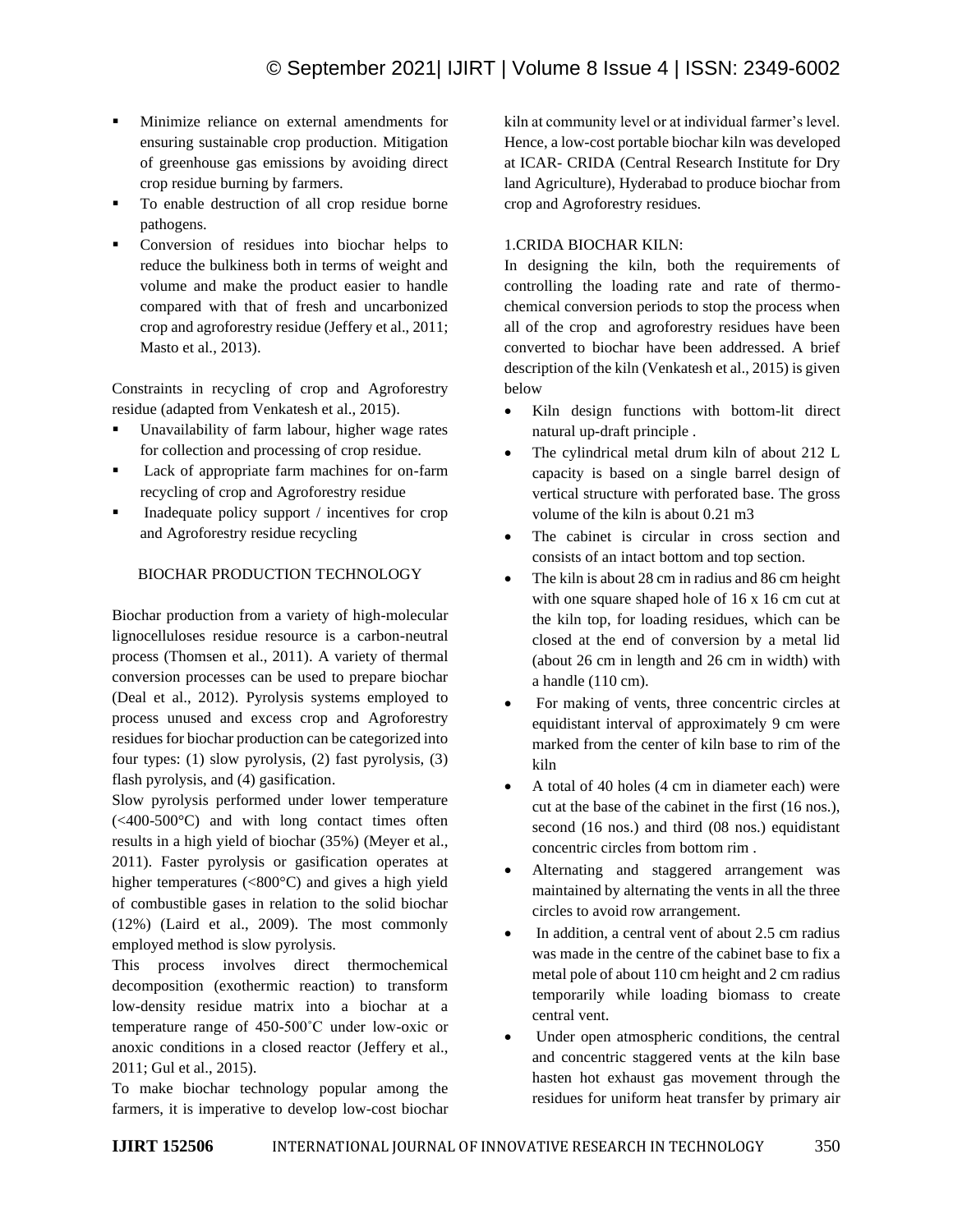movement while the kiln's top hole vents out the released water vapours and hot gases .

- A strip of metal handle (17.5 cm length and 1.3 cm in radius) was welded at around 3/4th height of kiln, to serve as lifting jack at the end of each test.
- A metal lid (26 cm in length and 26 cm in width) with handle (88 cm in length) was made to fit top square hole to stop the conversion process.



A Whole assembly



Figure 1: Low-cost portable biochar kiln (Source: Venkatesh, 2017)

Features of CRIDA biochar kiln (adapted from Venkatesh et al., 2015)

- Portability: Easy mobility of the kiln to the source of crop and Agroforestry residue and with access to most remote places helps to reduce collection, handling and transporting expenses
- Simplicity: Farmer-friendly, convenient-to-use and minimize operational labour costs
- Adaptability: Designed for non-competitive and surplus crop and Agroforestry residue

• Affordability and Durability: Least expensive kiln (approximate cost: ` 1200/-) to match the needs of the small and marginal farmers and kiln can be operated for multiple batch process.

### 2. HEAP METHOD

Charcoal making is one of the traditional practices to generate income in various parts of India. In traditional method, a heap of pyramid like structure (earth kiln) is prepared by keeping wood logs and roots of plants for making charcoal. To allow the combustion products to escape, vents are opened starting from the top and working downwards.

When smoke production is stopped, the cooling process is started by covering stack with a layer of moist earth. The cooling process takes several days before the earth is removed and the biochar produced is separated from the surrounding carbonized portions. Earth-mound kilns equipped with a chimney are most advanced among earth kilns. The ability to alter the chimney diameter according to the oxygen demand, and precise control of the draft of the chimney, which is dependent on height, results in better control of the pyrolysis process (Emrich, 1985).

Biochar making from Prosopis julifera is practiced in the rain-fed tracts of Ramanathapuram district of Tamil Nadu during off-season. Generally, people use the heap method of charcoal production as it is easy and cost involved in char production is very low. Mostly fibre wastes of coconut, paddy straw or any available agriculture waste are used to prepare paste mixed with clay soil to cover the heap structure containing wood logs. Finally, it is covered with sand from outside and water is applied over it. Entire wood logs are converted into charcoal after burning inside the heap for 3-4 days. The charcoal is transported to various districts of Tamil Nadu and also certain states like Maharashtra and Gujarat for industrial purpose.



Figure 2. Traditional earth kiln (Source: http://en.howtopedia.org/wiki/Biomass)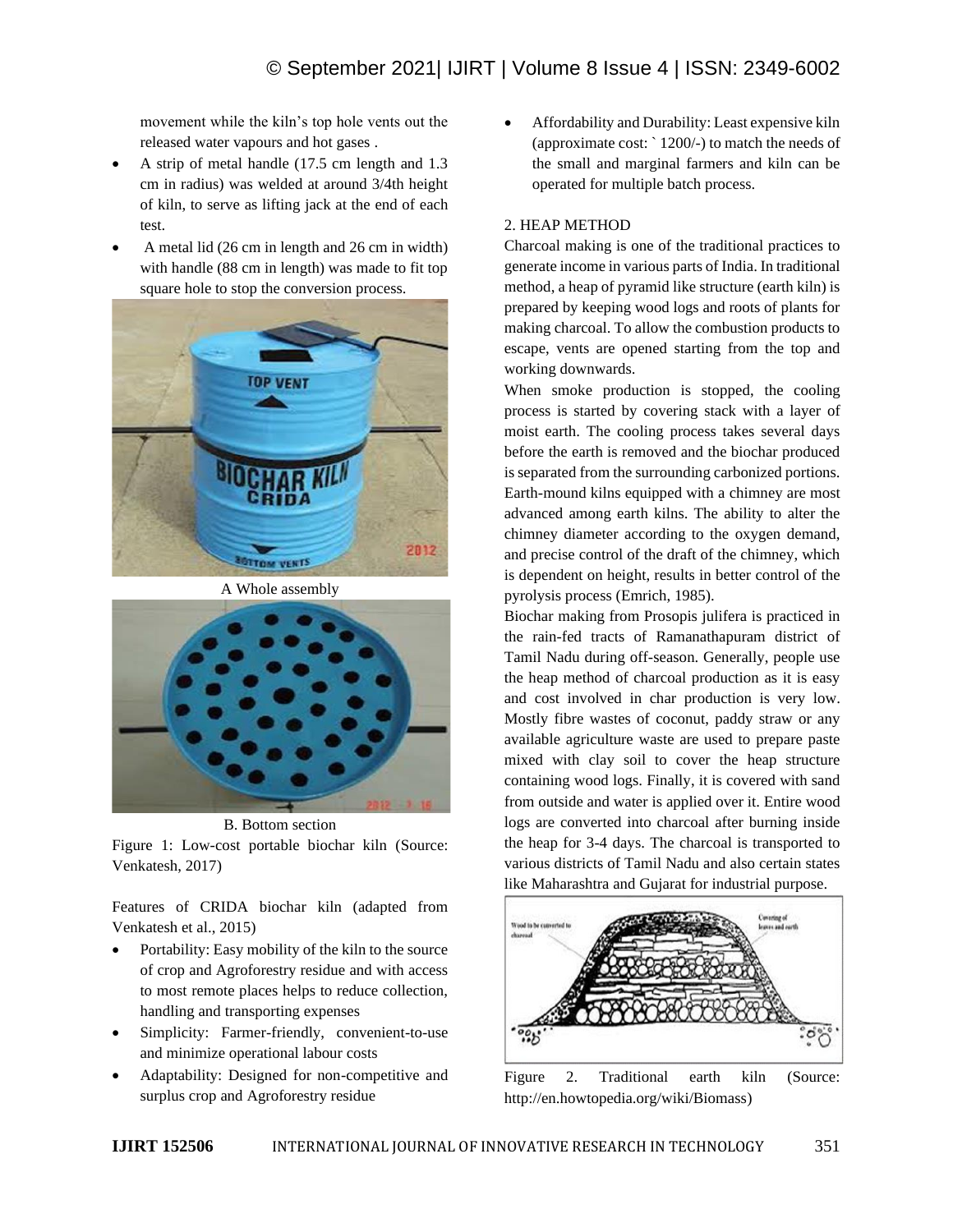

Heap method of biochar preparation in Tamil Nadu (Source: Jeyaraman, TNAU)

#### 3. Biochar Stove:

New stove technologies can produce both heat for cooking and biochar for carbon sequestration and soil building. Limited testing indicates that these stoves are much more efficient and emit less gas. The UN Environment Program now recognizes that Atmospheric Brown Clouds (ABCs) are a major contributor to climate change (UNEP, 2008). The study found that gasifier stoves, both natural draft and fan-assisted, had very low black carbon emissions. There are two basic types of stoves that can be used to produce charcoal and heat, the Top-Lit Updraft Gasifier (TLUD) and the Anila stove.





Figure 3. Biochar Anila stove (Source: Iliffe, 2009) The modern Anila stove was developed by U.N. Ravikumar, an environmentalist and engineer with the Centre for Appropriate Rural Technology (CART) at India's National Institute of Engineering. The key aims of the design are to reduce the indoor air pollution that results from cooking and to take advantage of the abundance of bio-residues found in rural areas in developing countries. The engineering principle the underlines the Anila stove is top lit updraft gasification, which essentially means that the

hardwood fuel burns from the top down and simultaneously combusts the syngas that is released by the biomass. The stove is made from steel and weighs about 10 kg (Iliffe, 2009).

## BIOCHAR FOR CLIMATE CHANGE MITIGATION

#### 1. Carbon sequestration :

Sequestering Carbon in the Soil Using Biochar Soils store three times more carbon than exists in the atmosphere. Plants absorb atmospheric carbon during photosynthesis, so the return of plant residues into the soil contributing to soil carbon. While much of this carbon ultimately returns to the atmosphere as soil microbes decompose carbon based plant biomass and release carbon dioxide, soil carbon stores can increase if the rate of carbon inputs exceeds the rate of microbial decomposition. Carbon sequestration refers to this process of storing carbon in soil organic matter and thus removing carbon dioxide from the atmosphere.

Biochar is produced from burning organic material at high temperatures with little to no oxygen availability. The potential of utilizing biochar to sequester carbon in the soil has received considerable research attention in recent years as part of efforts to develop climate smart agricultural practices. As the majority of biochar is carbon (70-80%) it can potentially contribute more carbon than plant residue (approximately 40% carbon) of similar mass. Furthermore, around 60% of this biochar organic carbon is of high stability and therefore resists decomposition more-so than plant material that has not been processed into biochar. That being said, many questions remain as to the effectiveness of biochar application in sequestering carbon.

While the exact mechanism responsible for this effect has not been conclusively identified, it may result from the stimulation of microbial activity as microbes utilize carbon and nitrogen present in biochar. Biochar remains a hot topic with regards to increasing soil carbon stores and helping fight climate change. However, many questions remain before definitive conclusions about what conditions allow for biochar to positively contribute to soil carbon sequestration.

According to Gaunt and Lehmann (2008), terra preta soils suggest that biochar can have carbon storage permanence in the soil for many hundreds to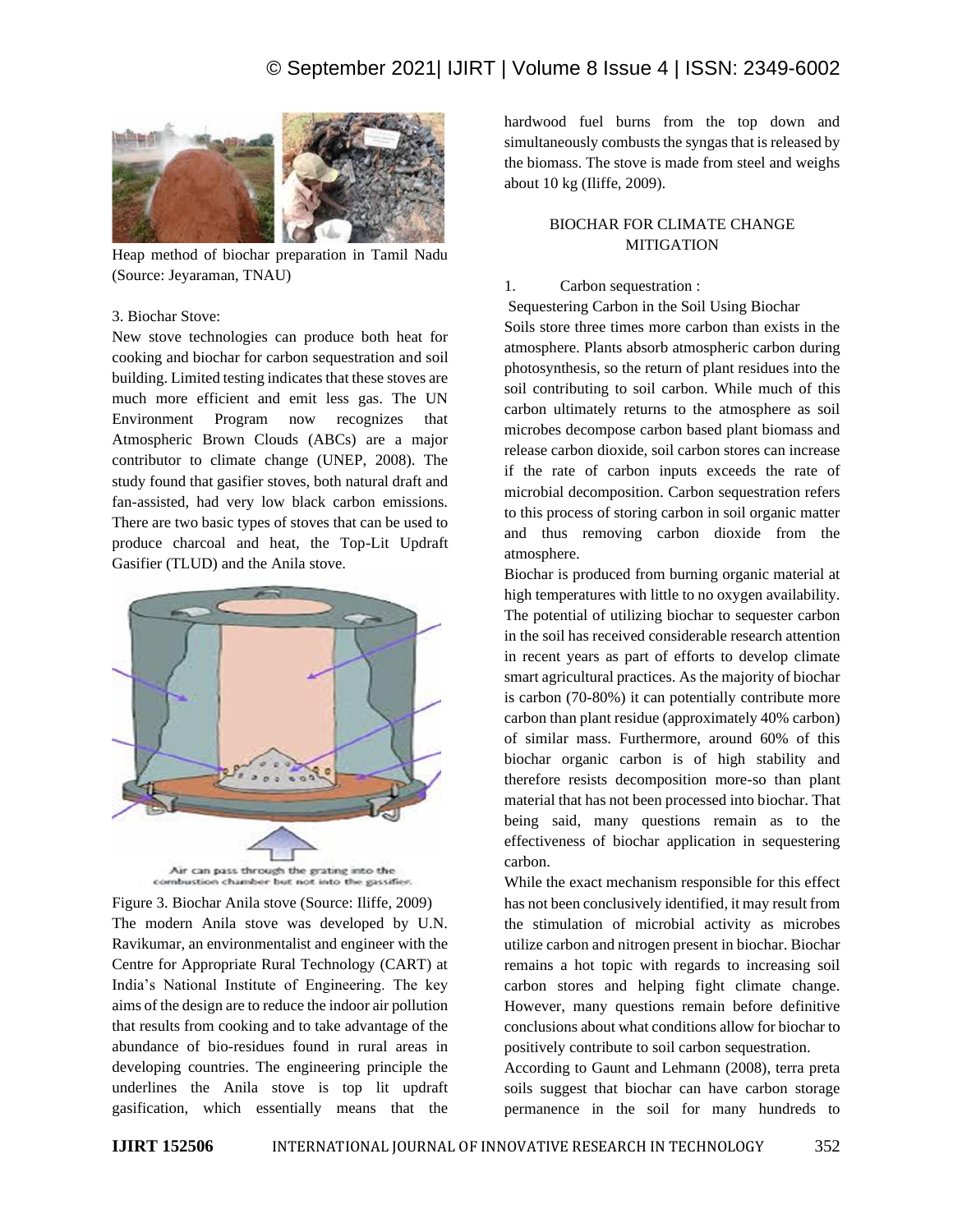thousands of years. Large amounts of carbon in biochar may be sequestered in the soil for long periods estimated to be hundreds to thousands of years (Lehmann et al. 2006; Ogawa et al. 2006; Woolf, 2008; Bracmort, 2010).



Figure 4 : Impact of biochar on climate change .Source: (Woolf 2010 & Mukherjee 2014)

The findings of a recent modeling study (Woolf et al., 2010) reported that biochar amendments to soil, when carried out sustainably, may annually sequester an amount of C equal to 12% the current anthropogenic CO2 emissions. They estimate that the maximum sustainable technical potential for carbon abatement from biochar is 1-1.8 gigaton (Gt) C per year by 2050.

2. Mitigation of greenhouse gas emissions :

Biochar application to soils has the potential to mitigate global warming via soil C sequestration, and provide other benefits, such as improving soil fertility, retaining soil moisture, and increasing crop yields (Woolf et al ., 2010; Mukherjee et al ., 2014)

Greenhouse gas mitigation strategies include reducing and avoiding emissions as well as enhancing the removal of GHGs from the atmosphere (Smith et al ., 2008). Soil carbon (C) sequestration through biochar amendment has been proposed as an effective countermeasure for the rising concentration of atmospheric GHGs (Lal, 1999; Pan et al .,2004; Smith et al ., 2008).

Apart from carbon sequestration, there are other environmental benefits that can be derived from the application of biochar in soils which include reduction in the emission of non-CO2 GHGs by soils as( shown in below Figure 5) Adapted with changes from Rogovska et al., 2008.

Biochar is reported to reduce N2O emission could be due to inhibition of either stage of nitrification and/or inhibition of denitrification, or promotion of the reduction of N2O, and these impacts could occur simultaneously in a soil (Berglund et al., 2004; DeLuca et al., 2006).



Figure 5: Net impact of biochar applications in soil on greenhouse gas emissions.(Adapted with changes from Rogovska et al., 2008).

### BIOCHAR FROM AGROFORESTRY RESIDUES

A protocol was developed to produce biochar through use of low cost CRIDA biochar kiln at community level or at individual farmer's level. CRIDA biochar kiln was employed at farm level to study the conversion efficiency of Agroforestry residues (Pongamia shell, Eucalyptus bark, Eucalyptus twig, Leucaena twig and Gliricidia twig) at different loading rates and reaction time (Figure 6 ).

The highest conversion efficiency of 28.0, 28.0, 32.0, 32.0 and 21.0% was obtained at a loading rate of 40.0, 19.0, 43.0, 39.0 and 38.0 kg kiln-1 and a reaction time of 40.0, 22.0, 17.0, 27.0 and 30.0 min. for Pongamia shell, Eucalyptus twigs, Eucalyptus bark, Gliricidia and Leucaena twigs, respectively.

Order of nutrient recovery in different Agroforestry biochar in terms of Total N was Leucaena twig  $(20.9\%)$  < Pongamia shell  $(24.9\%)$  < Eucalyptus bark  $(28.5\%) <$  Eucalyptus twig  $(35.7\%) <$  Gliricidia twig (38.1%);

Total P was Eucalyptus bark (46.2%) < Leucaena twig  $(51.8\%)$  < Eucalyptus twig  $(67.4\%)$  < Gliricidia twig  $(68.4\%)$  = Pongamia shell  $(68.4\%)$  and Total K was Leucaena twig  $(24.2\%)$  < Pongamia shell  $(29.1\%)$  < Eucalyptus twig  $(31.7%) <$  Gliricidia twig  $(35.1%) <$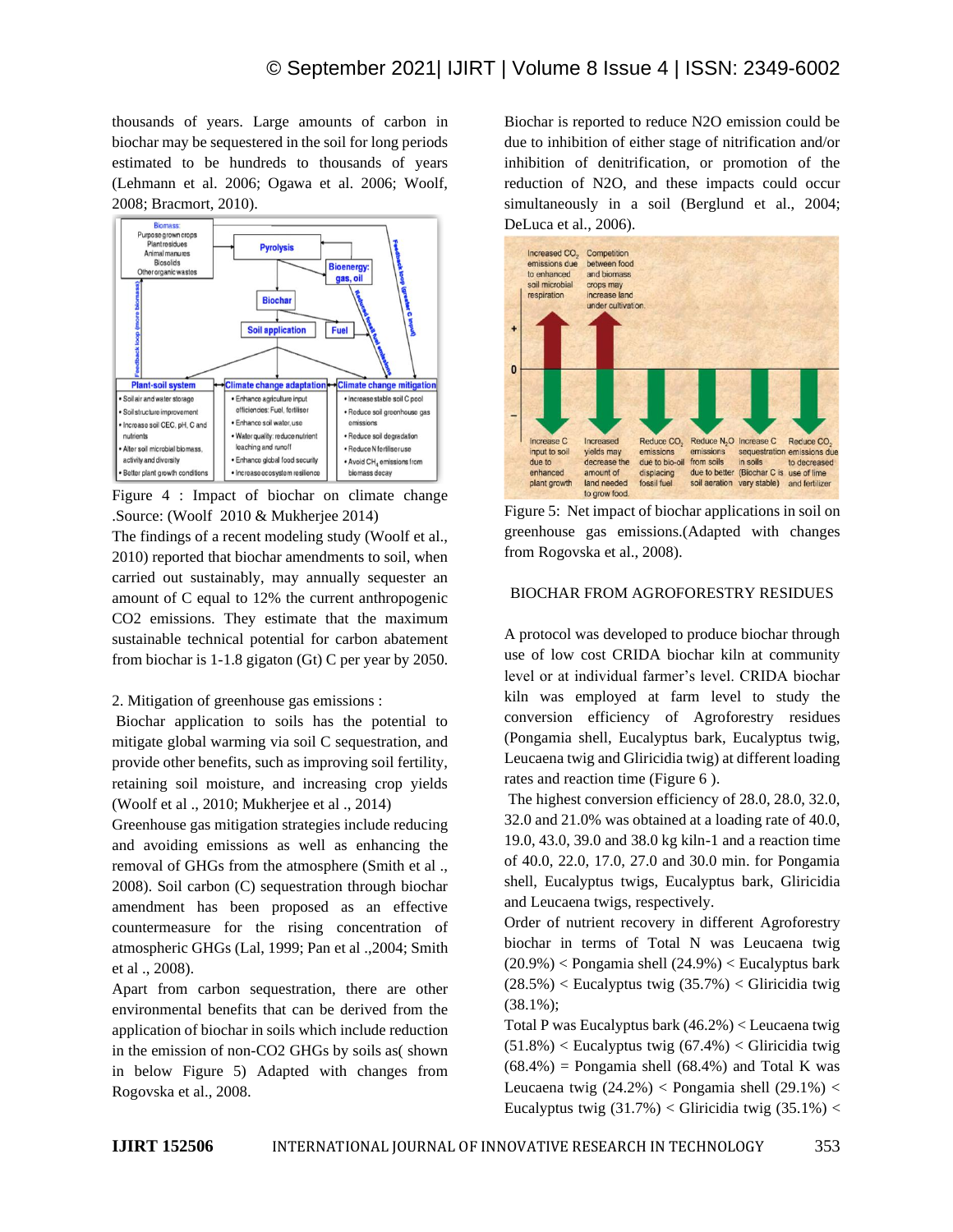Eucalyptus bark (35.7%). Total Carbon (%)and MWHC (g H2O g-1 of dry biochar) was 62 and 2.3 in Pongamia pod biochar; 48 and 2.3 in Eucalyptus twig biochar; 31.4 and 2.3 in Eucalyptus bark biochar; 43 and 2.8 in Gliricidia twig biochar; 46 and 3.8 in Leucaena twig biochar, respectively.



Figure 6 : Biochar from Agroforestry residue (Source: Venkatesh et al., 2016; CRIDA, 2014)

1. Eucalyptus twigs, 2. Gliricidia twigs, 3. Leucaena twigs, 4. Eucalyptus bark and

5. Pongamia shell

## CASE STUDIES

#### 1. Site Description:

The field trials were carried out at Sharswotikhel in Bhaktapur district (27°41′ 41.39"N, 85°24'11.59"E, altitude 1,372 m.a.s.l) of Nepal. The study site was located 12 Km north-east of Kathmandu city where the climate is sub-tropical with an annual rainfall of about 1500mm. The research trial was established within a coffee Agroforestry system where other crops like radish, soybean, garlic and chilly were intercropped in different seasons with coffee plant.



Figure 7: Research site in Bhaktapur district

#### 2. Experimental Design

The field trial plot was on coffee Agroforestry trial with 24 coffee trees planted in three rows with spacing of 1.5 m between row and 1.5 m between plants. The plot was divided in to two blocks of 18 m2 each, and biochar was applied randomly two one of the blocks (see figure 2) FYM was applied to both blocks, initially at the rate of 20 t/ha, then during the second season, at a high dose of 40 t/ha due to the very low SOM status of the soil. Field experiment layout is depicted in figure8

# Field Experimental Plot Layout



Figure 8: Experimental field with plot layout

3. Effect of Biochar Amendment on Crop Growth:

Application of biochar at the rate of 5 t/ha to the soil in a coffee Agroforestry system along with 20 t/ha FYM revealed statistically significant differences in crop growth at  $(p < 0.05)$  in coffee, chilly and garlic growth, and highly significant differences ( $p < 0.01$ ) in radish and soybean growth in biochar treated plot compared to the control (Table 5 ).

Table 5 : Paired "t" test of Biochar effect on crop growth (height in cm)

| Mean Values |            |         |           |
|-------------|------------|---------|-----------|
| Crop types  | Treatments | Control | 't' Value |
| Coffee      | $n=10$     | $n=10$  | $4.73**$  |
| Radish      | 81.90      | 68.10   | $11.24**$ |
| Chili       | 9.40       | 6.76    | $-4.14**$ |
| Soybean     | 91.20      | 68.50   | $6.80**$  |
| Garlic      | 42.60      | 28.50   | $3.93**$  |
|             | 65.90      | 55.40   |           |

Note:\*\* Highly significant at P<0.01 level probability

4. Plant Yield Kg per Plot/Ton per Hectare Influenced by Biochar:

Application Crop yield (kg per plot/ton per hectare) of all crops radish, soybean, chilly and garlic were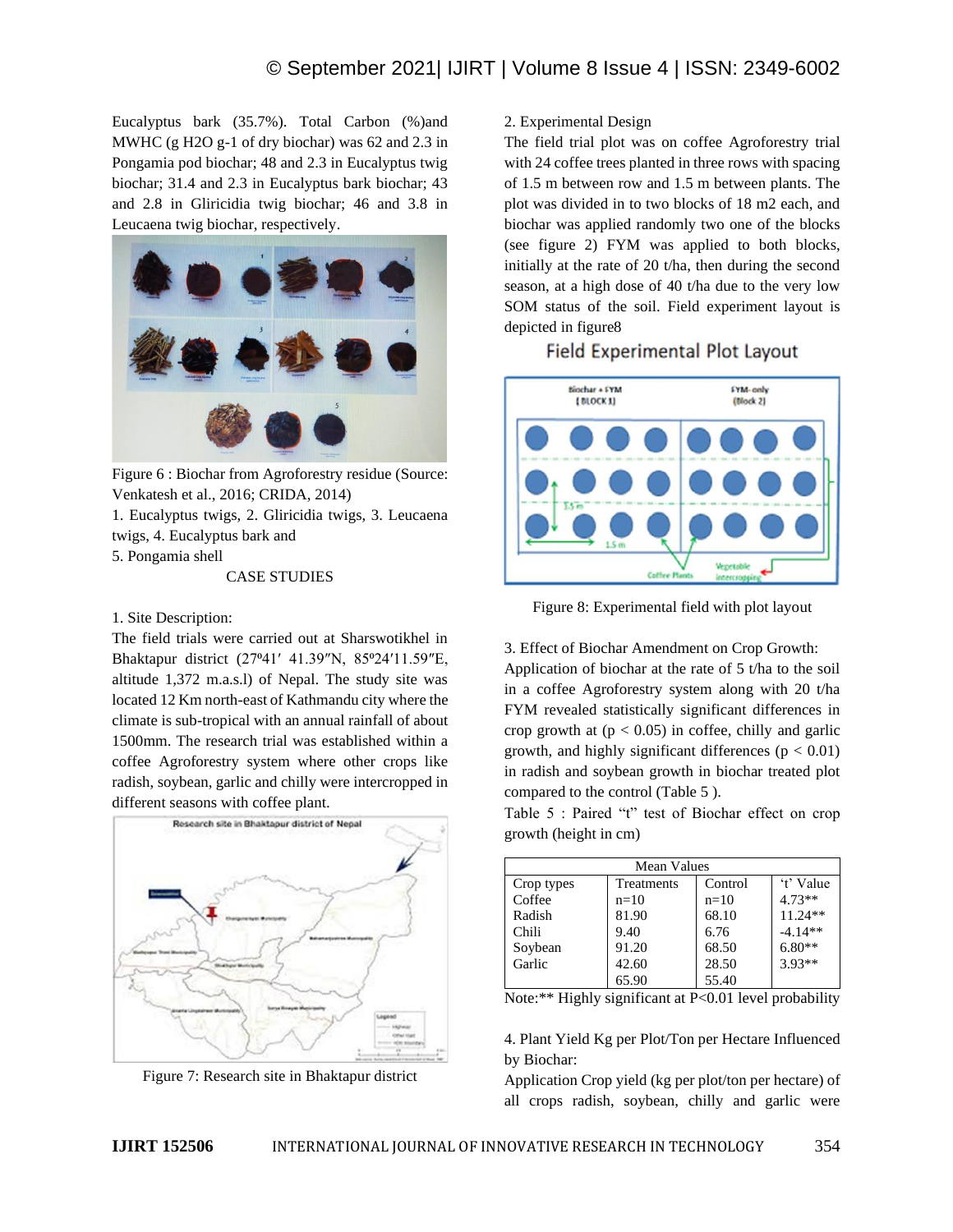observed to be relatively higher in biochar & FYM amended soils in comparison to only FYM added soils. However, statistically significant differences were not observed (see Figure 9).



Figure 9: Effect of Biochar on crop yield

### RESULTS ON CASE STUDY

Plant Growth as Affected by Application of Biochar and FYM:

It was noted that after the application of biochar along with FYM to the soil, plant growth (height) was significantly higher in treated plots than the control. This was attributed to the effect of biochar on soil, which largely influence the accumulation of SOM and improves other soil chemical properties, such as pH, which ultimately enhanced the quality and productivity of degraded and low-quality soils, similar finding that have been reported by Khan et al., (2013) and Bajracharya et al., (2015). Likewise, Scislowska et al., 2015 documented that the application of biochar to soils had positive effects on plant growth by improving soil nutrient availability, water holding capacity, carbon sequestration, CEC and soils pH level. Thus, biochar appears to have rapid effect in enhancing the vegetative growth of crops in the short run.

Influence of Biochar and FYM on Crop Yields :

The results of this study indicated that while the application of biochar along with FYM to degraded soil in a hill Agroforestry system generally increased the yields for a number of Vegetables, intercropped with coffee, the yields were not statistically different in the short term. However, it was observed that the yield of soybean was markedly higher than that of other crops. This could be due to the nitrogen fixing

effect of the leguminous soybean crop. It could, however, be said that the effect of biochar amendment on crop yield improvement is likely to seen only in the long-term as the overall soil quality gradually improves.

## **CONCLUSION**

From the discussion it can concluded that the Role of Biochar in Agroforestry system , that initial outcomes reveal that Biochar application helps in improving the physical and biological properties of soils such as water holding capacity and soil nutrients retention, and also enhancing plant growth. It may prove to be one of the most useful techniques in carbon sequestration but must be combined with enormous efforts to reduce GHG's emissions.

#### **REFERENCES**

- [1] Amonette J and Joseph S. 2009. Characteristics of biochar: Micro-chemical properties. In: Biochar for environmental management: Science and technology (J. Lehmann and S. Joseph, eds.). Earth scan, London. pp 33-52
- [2] Atkinson CJ, Fitzgerald JD and Hipps NA. 2010. Potential mechanisms for achieving agricultural benefits from biochar application to temperate soils: A review. Plant Soil. 337(1): pp 1-18
- [3] Berglund, L.M., DeLuca, T.H. and Zackrisson, O. 2004. Activated carbon amendments to soil alters nitrification rates in Scots pine forests. Soil Biology & Biochemistry, 36: 2067-2073.
- [4] Bajracharya, R. M., Atreya, K., Raut, N., Shrestha, H. L., Gautam, D. K., &Dahal, N. R. (2015).Sustainable Diversified Agriculture and Land Management in the Himalaya: Implications for climate change adaptation and mitigation. In Paper presented at the International Conference on Mountains and Climate Change, 16, 18.
- [5] CRIDA, 2012. Annual Report 2011-12, Central Research Institute for Dryland Agriculture, Hyderabad, India. 178 p.
- [6] Deluca TH, Mackenzie MD and Gundale MJ. 2009. Biochar effects on soil nutrient transformations. In: Biochar for environmental management. Science and Technology (Lehmann J. Joseph S. eds.). Earthscan. London: pp 251- 270.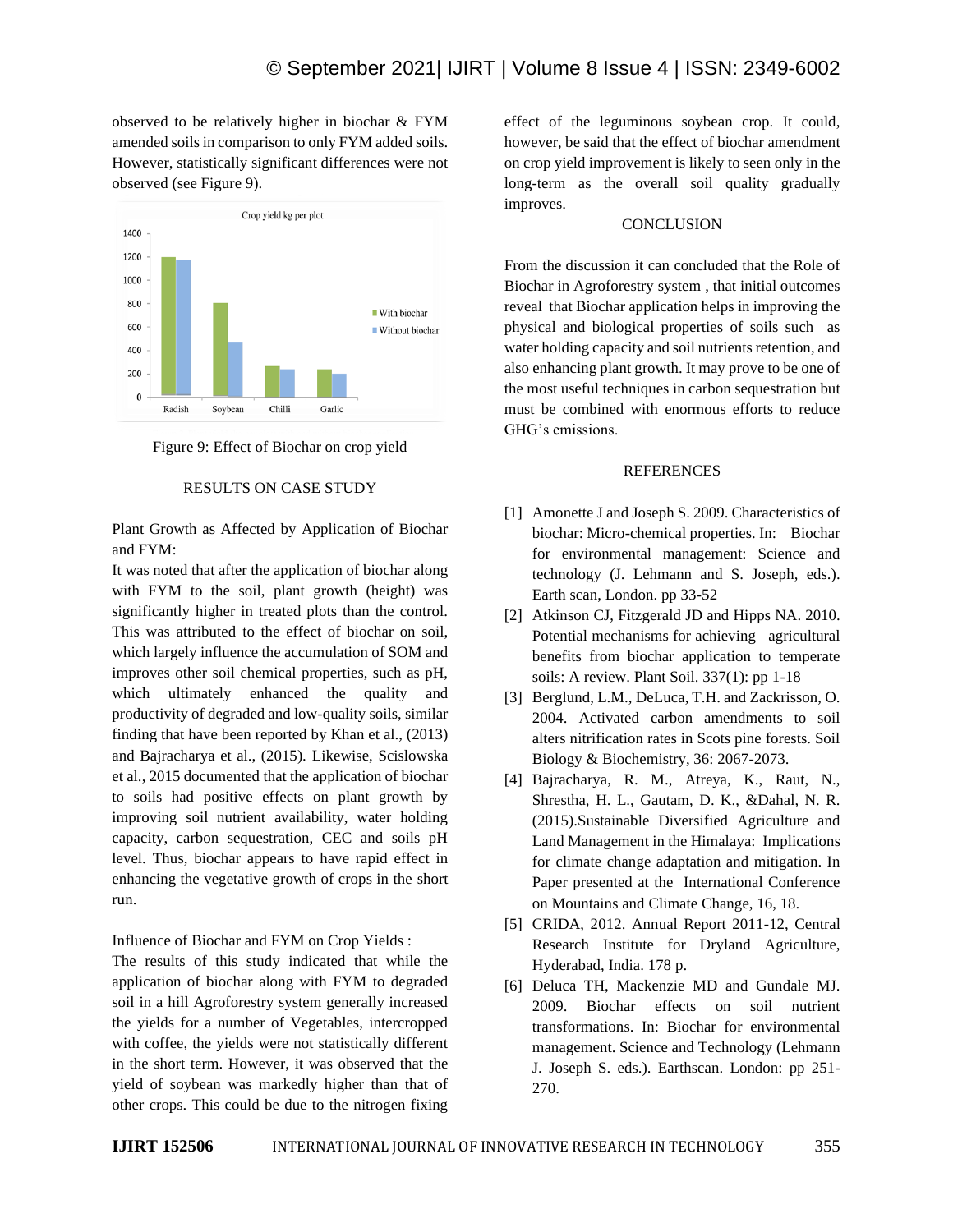- [7] Emrich, W. 1985. Handbook of biochar Making. The Traditional and Industrial Methods. D. Reidel Publishing Company
- [8] Khan, Naseem, Zahir Shah, Nazeer Ahmed, Saeed Ahmad, Nasir Mehmood, & Muhammad Junaid. (2013).Effect of integrated use of biochar, FYM and nitrogen fertilizer on soil organic fertility. Pure and Applied Biology, 2(2), 42. https://doi.org/10.19045/bspab.2013.22001
- [9] Lehmann, J., Gaunt, J. and Rondon, M. 2006. Biochar sequestration in terrestrial ecosystems a review. Mitigation and Adaptation Strategies for Global Change, 11: 403427.
- [10]Laird DA, Brown RC, Amonette JE and Lehmann J. 2009. Review of the pyrolysis platform for coproducing bio-oil and biochar. Biofuels Bioprod. Biorefin. 3(5): pp 547-62.
- [11]Lehmann J, Gaunt J and Rondon M. 2006. Biochar sequestration in terrestrial ecosystems: A review. Mitig. Adapt. Strategies Global Change. 11(2): pp 395-419
- [12] Mukherjee A, Lal R and Zimmerman AR. 2014. Effects of biochar and other amendments on the physical properties and greenhouse gas emissions of an artificially degraded soil .Science of the Total Environment. 487: 26-36
- [13] Meyer S, Glaser B and Quicker P. 2011. Technical, economical, and climate-related aspects of biochar production technologies: a literature review. Environ. Sci. Technol. 45(22): pp 9473-9483
- [14]Naeem MA, Khalid M, Arshad M and Ahmad R. 2014. Yield and nutrient composition of biochar produced from different feed stocks at varying pyrolytic temperatures. Pak. J. Agri. Sci. 51(1): pp 75-82
- [15]Narzari R, Bordoloi N, Chutia RS, Borkotoki B, Gogoi N, Bora A and Kataki R. 2015. Biochar: An Overview on its production, properties and potential benefits. In: Biology, Biotechnology and Sustainable Development (Choudhury H ed.). Research India Publications, Delhi, India. pp 13- 39
- [16]Ogawa, M., Okimori, Y. and Takahashi, F. 2006. Carbon sequestration by carbonization of biomass and forestation: Three case studies. Mitigation and Adaptation Strategies for Global Change, 11: 429-444.
- [17]Ścisłowska, Mariola, Renata Włodarczyk, Rafał Kobyłecki, & Zbigniew Bis. (2015). Biochar to improve the quality and productivity of soils. Journal of Ecological Engineering, 16(3). https://doi.org/10.12911/22998993/2802
- [18] Schimmelpfennig S and Glaser B. 2012. One step forward toward characterization: some important material properties to distinguish biochars. J. Environ. Qual. 41: 1001–1013
- [19]Sohi S, Krull E, Capel EL and Bol R. 2010. A review of biochar and its use and function in soil. Adv. Agron. 105(1): pp 47-82
- [20]Stewart, C. E., et al. (2013). "Co-generated fast pyrolysis biochar mitigates green-house gas emissions and increases carbon sequestration in temperate soils." GCB Bioenergy 5(2): 153-164.
- [21]Thomsen T, Nielsen HH, Bruun EW and Ahrenfeldt J. 2011. The potential of pyrolysis technology in climate change mitigation - Influence of process design and –parameters, simulated in SuperPro designer software. Riso-R-1764 (EN) National Laboratory for Sustainable Energy Technical University of Denmark. ISBN 978-87-550-3877-6. p 112.
- [22]Tryon EH. 1948. Effect of charcoal on certain physical, chemical, and biological properties of forest soils. Ecol. Monogr. 18: 81–115
- [23]Venkatesh G, Gopinath KA, Sammi Reddy K and Srinivasarao Ch. 2016. Biochar production technology from forest biomass. In: Forestry Technologies - Complete Value Chain Approach. (Eds.) KT Partiban and R Seenivasan. Scientific Publisher, Jodhpur. pp 532-547. ISBN: 978-93- 86102-60-7
- [24]Venkatesh G, Srinivasa Rao Ch, Gopinath KA and Sammi Reddy K. 2015. Low-cost portable kiln for biochar production from on-farm crop residue. Indian farming. 64(12): 9-12, 18
- [25]Woolf D, Amonette JE, Perrott FAS and Lehmann J. 2010. Sustainable biochar to mitigate global climate change. Nature Commun. 1: pp 56
- [26]Woolf, D., Amonette, J.E., Street-Perrott, F.A., Lehmann, J and Joseph, S. 2010. Sustainable biochar to mitigate global climate change. Nature Communications, 1: 1-9.
- [27]Yu L, Jie JY, Rong ZX, Tong LG, Xin ZL and Bo MH. 2014. Improvement to maize growth caused by biochars derived from six feed stocks prepared